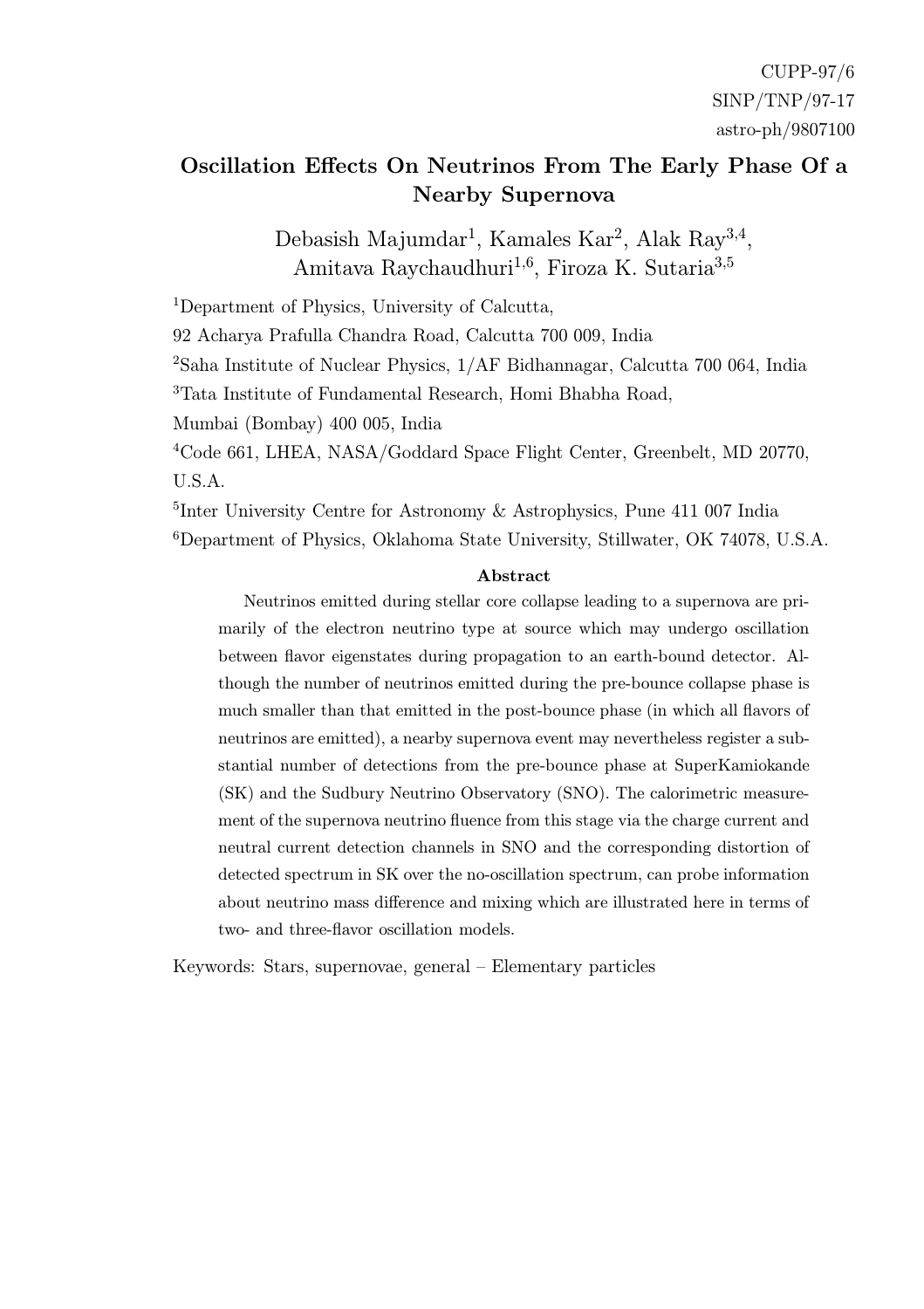#### Introduction

Large underground experiments with the main purpose of detecting solar neutrinos are already on-line (e.g. SuperKamiokande, hereafter SK - see Totsuka 1990) or shortly expected to be operational (Sudbury Neutrino Observatory, hereafter SNO 1987). The latter experiment, because of its capability to detect neutrinos via both charged-current as well as neutral-current detection channels is expected to probe the role of neutrino oscillation in the reduction of solar neutrino flux from its "standard" value (Bahcall 1989, SNO 1987). These experiments will also be able to easily detect neutrinos from a supernova explosion anywhere in the Milky Way galaxy. If a core collapse supernova occurs sufficiently nearby (typically 1-2 kpc away), then they should detect a substantial number of neutrinos even from the stellar core collapse phase (Sutaria & Ray 1997 (SR)) which are far less copious than the neutrinos from the post-bounce phase (Burrows 1990; Burrows et al. 1990, Totani et al. 1997). Neutrinos from the core-collapse phase, like the solar neutrinos, are mainly of the electron neutrino type - the product of continuum electron capture on free protons and neutron-rich nuclei present in the stellar core. Thus, if the calorimetric measurement of the neutrino fluence in the neutral current channel in SNO – which is neutrino flavor insensitive – exceeds the energy integrated neutrino fluence in the charged current channel, after accounting for corresponding detection efficiencies, then this would be a clear signal of neutrino flavor oscillation during propagation. Such an event and its detection will probe the neutrino mass and mixing parameters in a very different regime than that possible from measurement of solar, atmospheric and accelerator neutrinos.

Totani (1998) has considered the possibility of neutrino mass determination by using arrival time sequence analysis at different energies of the abundant post-bounce (anti)neutrinos in the Super-Kamioka detector. This proposed method of neutrino mass determination has been argued to remain valid in the case of almost degenerate hierarchy of neutrino masses  $(m_{\nu_e} \simeq m_{\nu_\mu} \simeq m_{\nu_\tau})$  even with neutrino flavour oscillations. In this paper we consider the complementary information that can be probed from supernova about neutrino mass differences and other associated parameters due to neutrino oscillation between different flavor eigenstates in a nearly degenerate mass hierarchy by using a combination of spectra and total number of events in certain chan-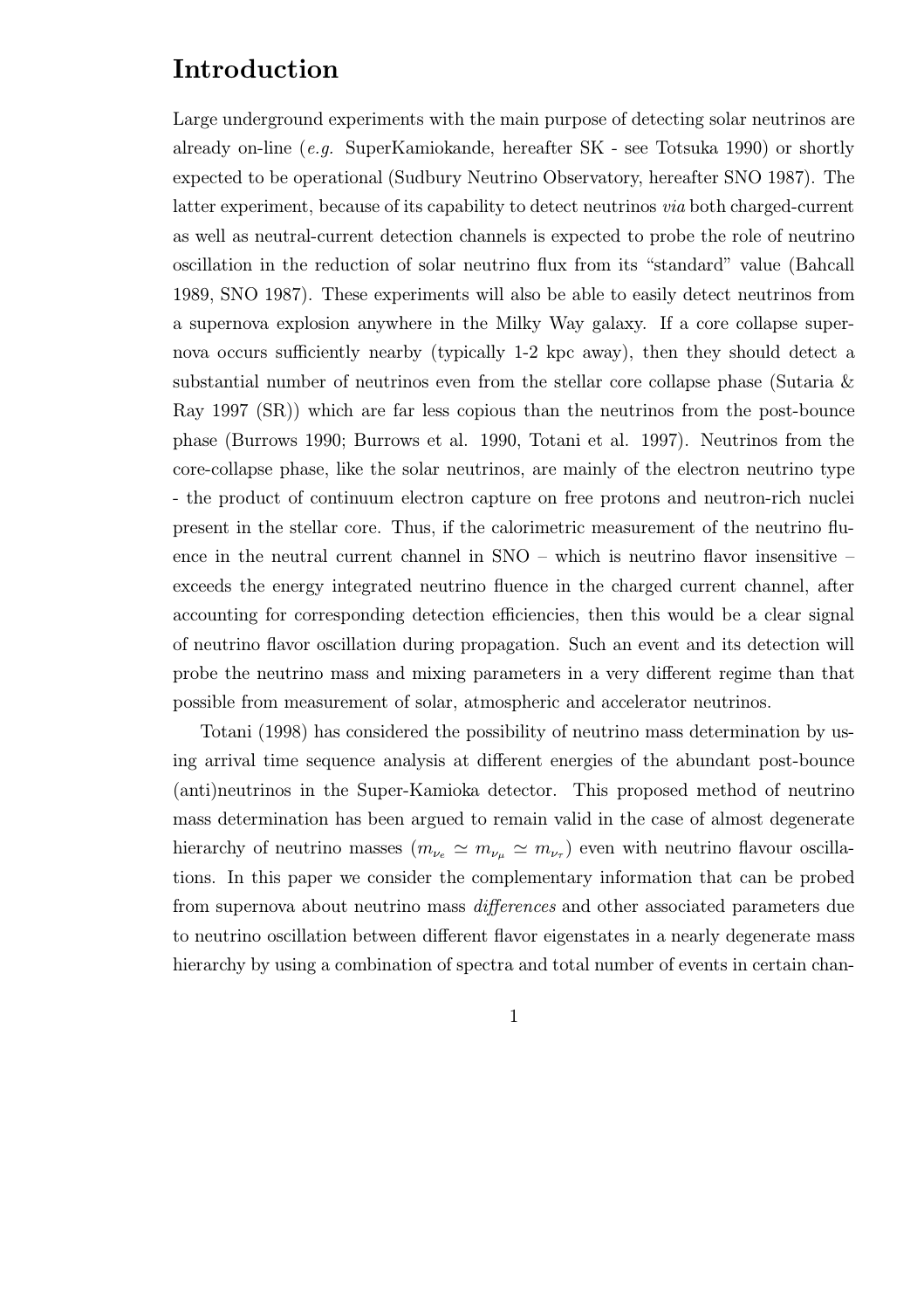nels provided by these two different experiments. Totani (1998) indicates that  $m_{\nu_e}$  of  $\sim$  3 eV can be probed by a future galactic supernova, whereas we show here that a mass *difference* scale  $\sqrt{\Delta}$  will be probed at  $10^{-9}$  eV should the core collapse phase neutrinos be detected by SK and SNO.

# Oscillation of Neutrinos From Stellar Core Collapse Phase

The recent SuperKamiokande announcement of the discovery of neutrino mass and oscillation in their atmospheric  $\nu$  data (Kajita 1998) is a milestone in the physics of neutrinos with wide implications for astrophysics and particle physics. It has, of course, been widely held for some time that oscillations of  $\nu_e$  to a neutrino of a different flavor may hold the key to a solution of the long-standing solar neutrino problem. Encouraged by these developments, we first discuss the effect on the SN signal of the oscillation of  $\nu_e$  with one other neutrino type in some detail. This study indicates that for certain ranges of the mass-difference and the mixing angles one gets considerable depletion in the number of detected neutrinos. The study is carried out for two different sets of zero age main sequence stellar masses corresponding to different sets of initial conditions prior to core collapse, *i.e.* for a  $15M_{\odot}$  and a  $25M_{\odot}$  star, though we present results mostly for the former case. The LEP experiments at CERN have established that there are three light neutrino flavors. In view of this, we also extend the analysis to the case of three-neutrino mixing. In this scenario, we choose the three neutrino masses so that one of the oscillation lengths is of the order of the sun-earth distance while the other is of a distance corresponding to a galactic supernova in the solar neigbourhood.

The core of a massive star collapses under its own gravity once the nuclear burning stops and the pressure support from degenerate electrons is reduced due to electron capture. Neutrinos are emitted from the supernova at two stages: the first during collapse in a burst of about ten milliseconds from neutronization through electron capture until neutrino trapping sets in and the second one in the hotter post-bounce era in the form of thermal neutrinos of all three flavors in a time-scale of a few seconds. In this report we shall concern ourselves with the first stage though the flux of post-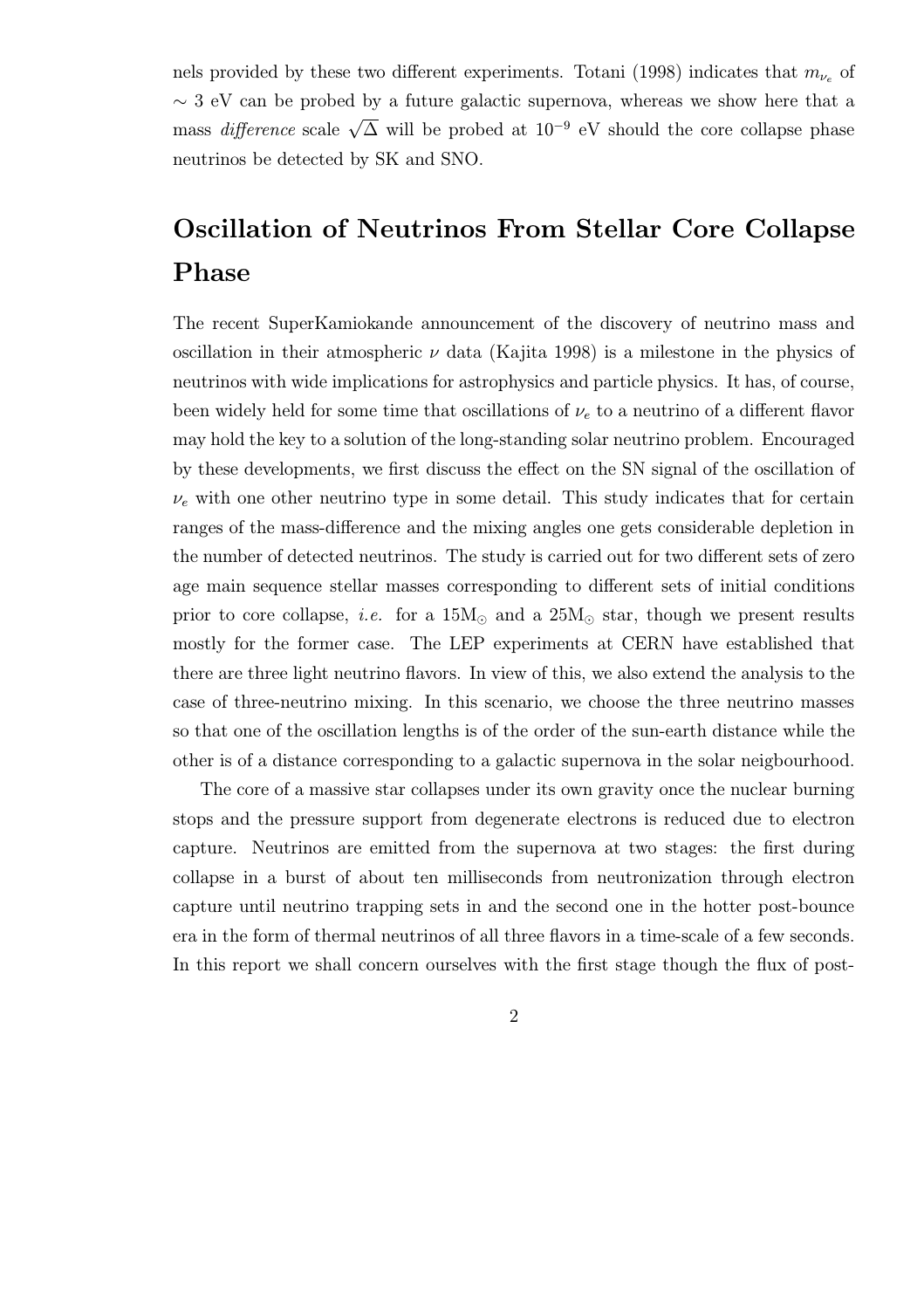bounce neutrinos is higher.

Expected number of detections in SNO and SK have been calculated for neutrinos from a typical  $15M_{\odot}$  star undergoing core collapse at a distance of 1 kpc during its neutronization phase (SR). The neutrino spectra observable by these experiments, for a realistic range of nuclear physics input and stellar masses on the main sequence were also given. Neutrinos which are emitted before they undergo inelastic scattering and trapping by overlying stellar matter carry with them information about the physical conditions within the core as well as its nuclear configuration and hence their detection can be important to understand the supernova dynamics. SR use a one-zone collapse code (Ray et al. 1984) to generate the energy spectrum of the emitted neutrinos and consider the electron capture on both free protons and heavy nuclei (in the  $fp$  shell) the abundance distribution of which are self consistently determined with the evolution of thermodynamic conditions as collapse proceeds using an analytical equation of state of warm dense matter due to Bethe et al. (1979) as modified by Fuller (1982).

SR (see also Sutaria 1997) presented a cumulative neutrino fluence till the stellar core reaches a mean density of  $2.4 \times 10^{11}$  gm/cm<sup>3</sup> beyond which stage the neutrinos begin to be trapped and undergo inelastic scattering. For completeness, we present in Fig. 1 the results for both the  $15M_{\odot}$  (solid line) and  $25M_{\odot}$  (dashed line) cases taking the distance to be 1 kpc. The spectra depicted are a sum of contributions from electron capture on both free protons and heavy nuclei, while SR presented the separate contributions of these components for the 15  $M_{\odot}$  case. The fluence is folded with the cross-section for the charge current (CC) reaction in the  $D_2O$  detector at SNO –  $\sigma_{c.c.} = 1.7 \times 10^{-44}$  cm<sup>2</sup>( $E_{\nu}$  – 1.44)<sup>2.3</sup> (Burrows, 1990) – to predict the number of neutrinos detectable as a function of the energy. These results are shown for the  $15M_{\odot}$  star in Fig. 2 (upper panel - solid curve). In addition, the neutrinos also undergo neutral current interactions but for this process the detector cannot give incident  $\nu$ -energy information and only calorimetric measurements are possible. We have also folded the fluence with the neutral current (NC) cross-section –  $\sigma_{n.c.} = 0.85 \times 10^{-44} \text{cm}^2 (E_{\nu} - 2.2)^{2.3}$  (Burrows 1990) – to obtain a result which is not affected by oscillations since the NC interaction is flavor-blind. We find that the total  $(i.e.,$  energy integrated) signal due to the neutral current reaction is less than that for the charged current case due to differing detection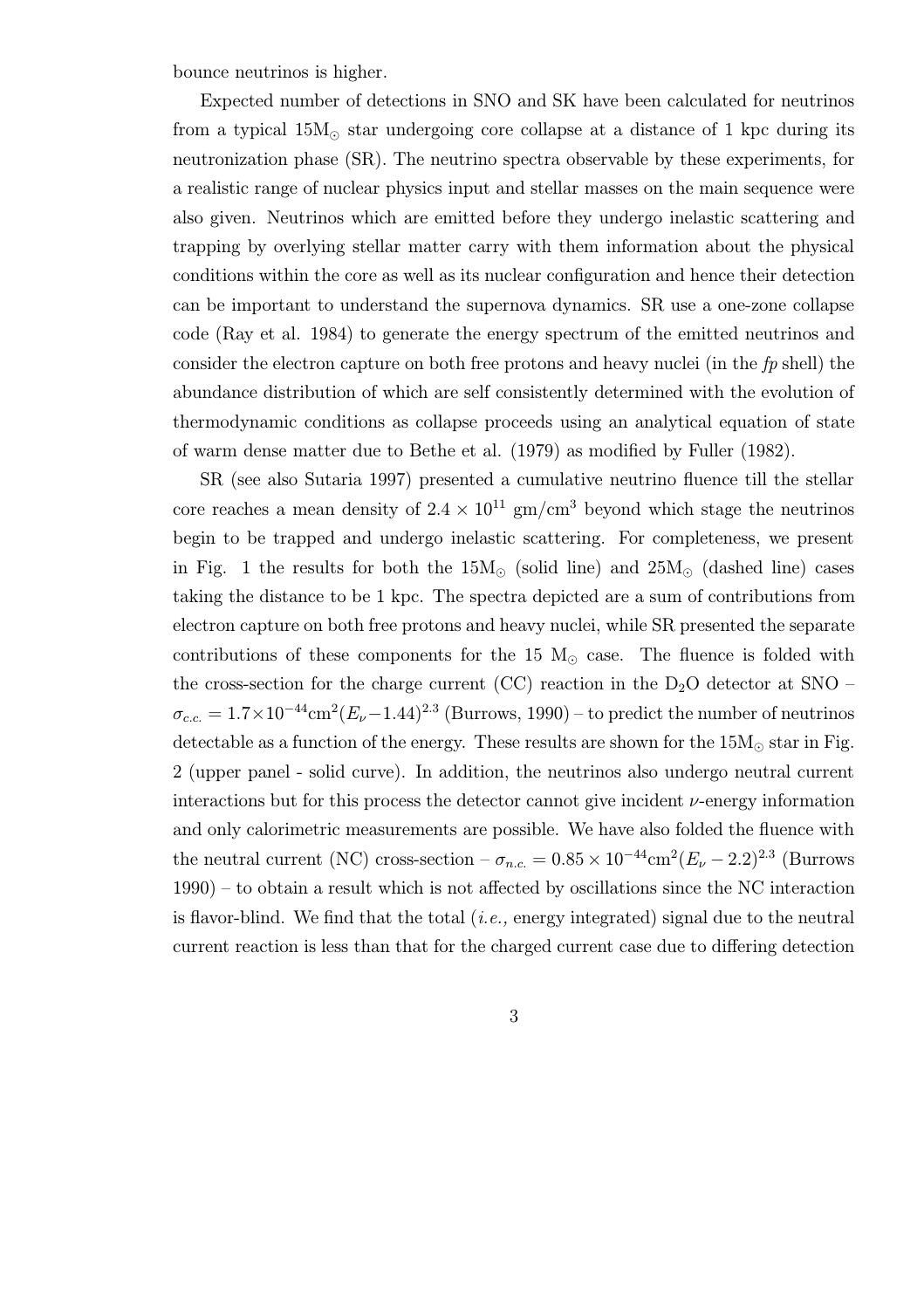efficiencies. It is seen that the ratio of the total NC signal and the corresponding CC signal at  $SNO$  – which is relatively insensitive to the details of the initial star – is a useful measure for oscillations (see later).

The SuperKamiokande detector uses 32 ktons of light water in which electrons scattered by  $\nu_e$  – through both charged and neutral current interactions – are detected *via* Cerenkov radiation. In this case, the cumulative fluence is folded with the  $\nu_e - e^$ scattering cross-section –  $\sigma = 0.94 \times 10^{-43}$ cm<sup>2</sup>( $E_{\nu}/10$ MeV) (Sehgal, 1974). The results for this detector are shown for the  $15M_{\odot}$  star in Fig. 2 (lower panel - solid curve).

In this paper we estimate the effect on both the SNO and SK signals when neutrino oscillations are operative. We consider oscillations of the electron neutrinos to other sequential neutrinos: *i.e.*,  $\nu_{\mu}$  or  $\nu_{\tau}$ . (We make some comments about oscillation to sterile – *non-interacting* – neutrinos towards the end). In the two-flavor case, the probability of an electron neutrino of energy  $E_{\nu}$  to oscillate to a neutrino of a different type –  $\nu_x, x \equiv \mu$  or  $\tau$  – after the traversal of a distance L is:

$$
P_{\nu_e \to \nu_x} = \sin^2(2\theta) \sin^2\left(\frac{\pi L}{\lambda}\right) \tag{1}
$$

where  $\theta$  is the mixing angle and the oscillation length is given in terms of the masssquared difference  $\Delta$  by:

$$
\lambda = 2.47 \left(\frac{E_{\nu}}{\text{MeV}}\right) \left(\frac{\text{eV}^2}{\Delta}\right) \text{ meter}
$$
 (2)

From probability conservation:  $P_{\nu_e \to \nu_e} = 1 - P_{\nu_e \to \nu_x}$ .

Consider now the effect of oscillations on the neutrino signal from the early phase of a galactic supernova. At SNO, the  $\nu_{\mu}$  or  $\nu_{\tau}$  generated by oscillations cannot interact *via* the charged current. The prediction for this signal is obtained by folding  $P_{\nu_e \to \nu_e}$  with the fluence and the charged current neutrino absorption cross-section. It undergoes a depletion shown for some typical cases –  $\Delta = 1 \times 10^{-18}$  eV<sup>2</sup> and  $\theta = 30^{\circ}$  (longdashed curve) and  $\Delta = 2.5 \times 10^{-18} \text{ eV}^2$  and  $\theta = 35^{\circ}$  (small-dashed curve) – in Fig. 2. The oscillatory behavior of neutrinos, though modulated by the fluence, is clearly perceptible and change with  $\Delta$  as expected. In particular, for the chosen  $\Delta$  the signal at the high energy end suffers a strong depletion.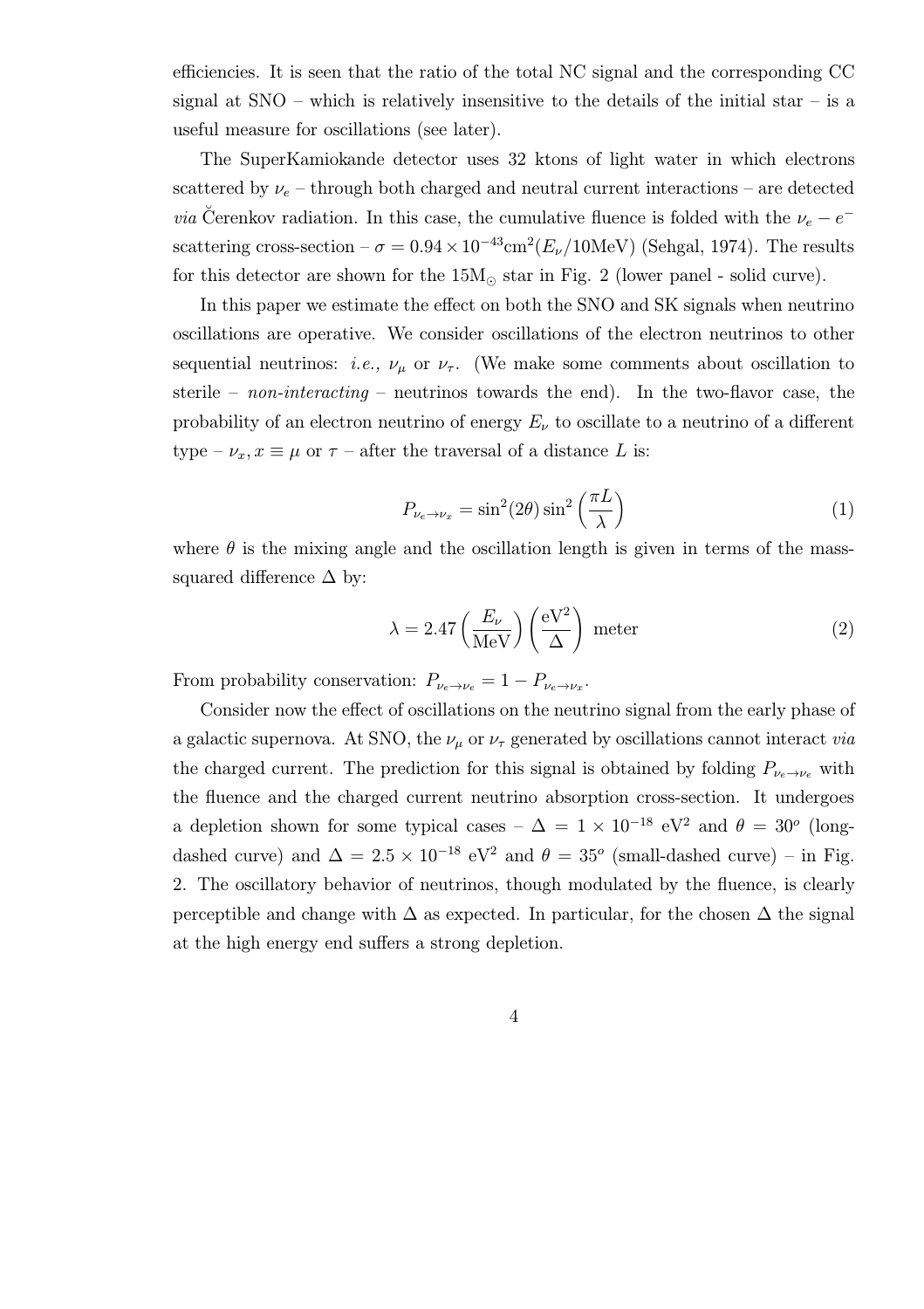The smallness of our choice of  $\Delta$  might call for a remark. The energy and length scales associated with supernova neutrinos provide a unique window for very small mass splittings – a point noted earlier by Reinartz and Stodolsky (1985). Small though this may appear at first sight, it is only five orders of magnitude smaller than that for  $K^o$ s.

The  $\mu$  or  $\tau$  neutrinos contribute to the SuperKamioka signal only through neutral current interactions for which the cross-section is  $\sigma(\nu_x \to e)=1.6\times10^{-44} \text{cm}^2(E_\nu/10\text{MeV}),$  $x = \mu$  or  $\tau$  (Kolb et al. 1987). The effect on the detected signal in this case is presented in Fig. 2 (lower panel). The oscillatory behavior of the signal in this case is again apparent, more so since the SK signal is much broader than that of SNO.

In SNO, the  $\nu_{\mu}$  and  $\nu_{\tau}$  neutrinos will not induce charged current reactions but will undergo neutral current interactions with full strength. Since the neutral current signal at SNO is immune to oscillations, the ratio,  $R_{SNO}$ , of the calorimetric detection of the neutrino fluence via the NC channel to the total (energy integrated fluence) detection via the CC channel (5 MeV  $\leq E_{\nu} \leq 25$  MeV) is a useful probe for oscillations. Some results for this ratio are presented in Table 1. For comparison we have shown the results for  $R_{SNO}$  without and with oscillation for both  $15M_{\odot}$  and  $25M_{\odot}$  stars. It is seen that the value of  $R_{SNO}$  is not sensitive to the typical examples of stellar collapse shown here, which includes a combination of initial conditions as reflected in the zero age main sequence mass of the pre-supernova star, matrix elements of the electron capture on heavy nuclei etc. – it remains fixed at 0.434 while going from  $15M_{\odot}$  to  $25M_{\odot}$ . Therefore, if  $R_{SNO}$  is observed to be significantly larger than the predicted no-oscillation value then this difference cannot be attributed to the range of variations expected from astrophysical and nuclear physics grounds. The relative strengths of the Supernova neutrino signal from electron capture on free protons and on heavy nuclei is determined by the dynamics and thermodynamics of the initial star. It is seen from Table 1 that the range of variation of  $R_{SNO}$  due to capture only on protons or only on heavy nuclei (which encompass any intermediate possibility) is not large –  $e.g.$  for the  $15M_{\odot}$  case, it varies from 0.444 to 0.396 – and, in particular, cannot mimic the effect of oscillation which can yield values as large as 0.776. Therefore a measured value of  $R_{SNO}$  different from the theoretical prediction will be indicative of neutrino oscillations. In Fig. 3 we present contours of constant  $R_{SNO}$  in the  $\Delta - \theta$  plane. The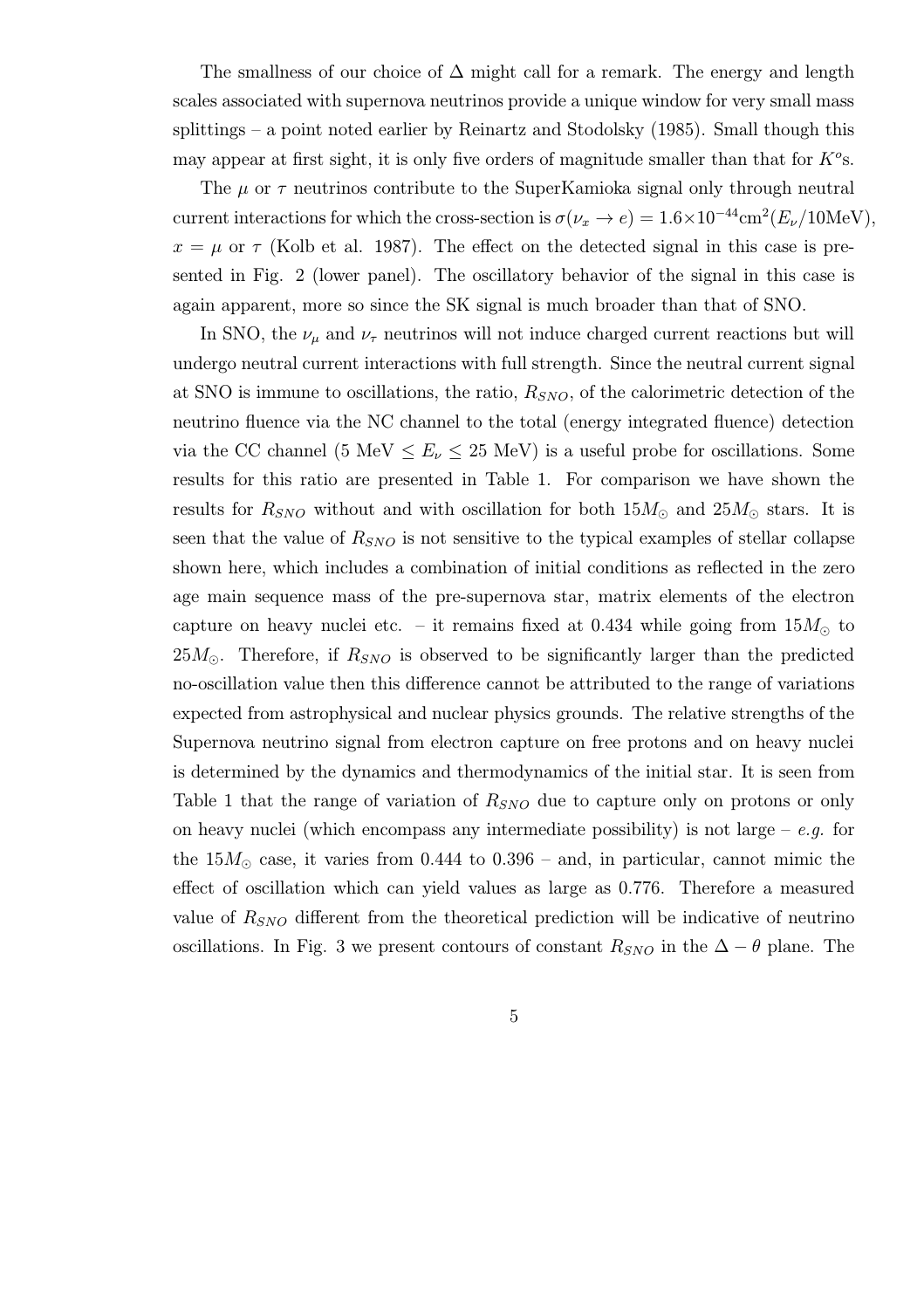#### The Three Flavor Case

Now let us turn to the case of three flavors. Though we restrict ourselves to three flavors for simplicity, the experimental indications point towards four or more neutrino types. This is because the explanation of the solar, atmospheric, and LSND  $\nu$  results within the neutrino oscillation framework requires vastly different mass differences. In view of the findings of the LEP experiments, this would require the introduction of one or more sterile neutrinos.

The two flavor case can always be recovered from the three flavor one by a suitable choice of the mixing angles. But the three flavor scenario has some additional features which merit examination. The general expression for the probability for a  $\nu_{\alpha}$  to oscillate to  $\nu_{\beta}$  after traversing a distance L is given by (Goswami et al. 1997)

$$
P_{\nu_{\alpha}\nu_{\beta}} = \delta_{\alpha\beta} - 4 \sum_{j>i} U_{\alpha i} U_{\beta i} U_{\alpha j} U_{\beta j} \sin^2 \left(\frac{\pi L}{\lambda_{ij}}\right) \tag{3}
$$

Here the flavor basis is identified by greek indices while the mass eigenstates are represented by roman indices. L is the distance from the detector to the source and  $\lambda_{ij} = 2.47 (E_{\nu}/\text{MeV})(eV^2/\Delta_{ij})$  meter, is a characteristic oscillation length. In the above,  $\Delta_{ij} = m_j^2 - m_i^2$ . The matrix U, which relates the flavor eigenstates to the mass eigenstates, can be represented in the three-flavor case in terms of three mixing angles  $\theta_{ij}$  as:

$$
U = \begin{pmatrix} c_{12}c_{13} & s_{12}c_{13}c_{23} - s_{13}s_{23} & c_{13}s_{12}s_{23} + s_{13}c_{23} \\ -s_{12} & c_{12}c_{23} & c_{12}s_{23} \\ -s_{13}c_{12} & -s_{13}s_{12}c_{23} - c_{13}s_{23} & -s_{12}s_{13}s_{23} + c_{1s}c_{23} \end{pmatrix}
$$
(4)

where  $c_{ij} = \cos \theta_{ij}$  and  $s_{ij} = \sin \theta_{ij}$ . Since we are not interested in CP-violation in the neutrino sector, U has been chosen real. The flavor states are:  $\alpha = 1$  (e), 2 ( $\mu$ ), and 3  $(\tau).$ 

In line with the discussion earlier, we consider one of the mass splittings  $\Delta_{23}$  to be around  $10^{-18}$ eV<sup>2</sup> so that the the oscillation length  $\lambda_{23}$  for neutrinos of energies in the 10 MeV range is around 1 kpc. We choose the other splittings  $\Delta_{12} \simeq \Delta_{13} = 10^{-10}$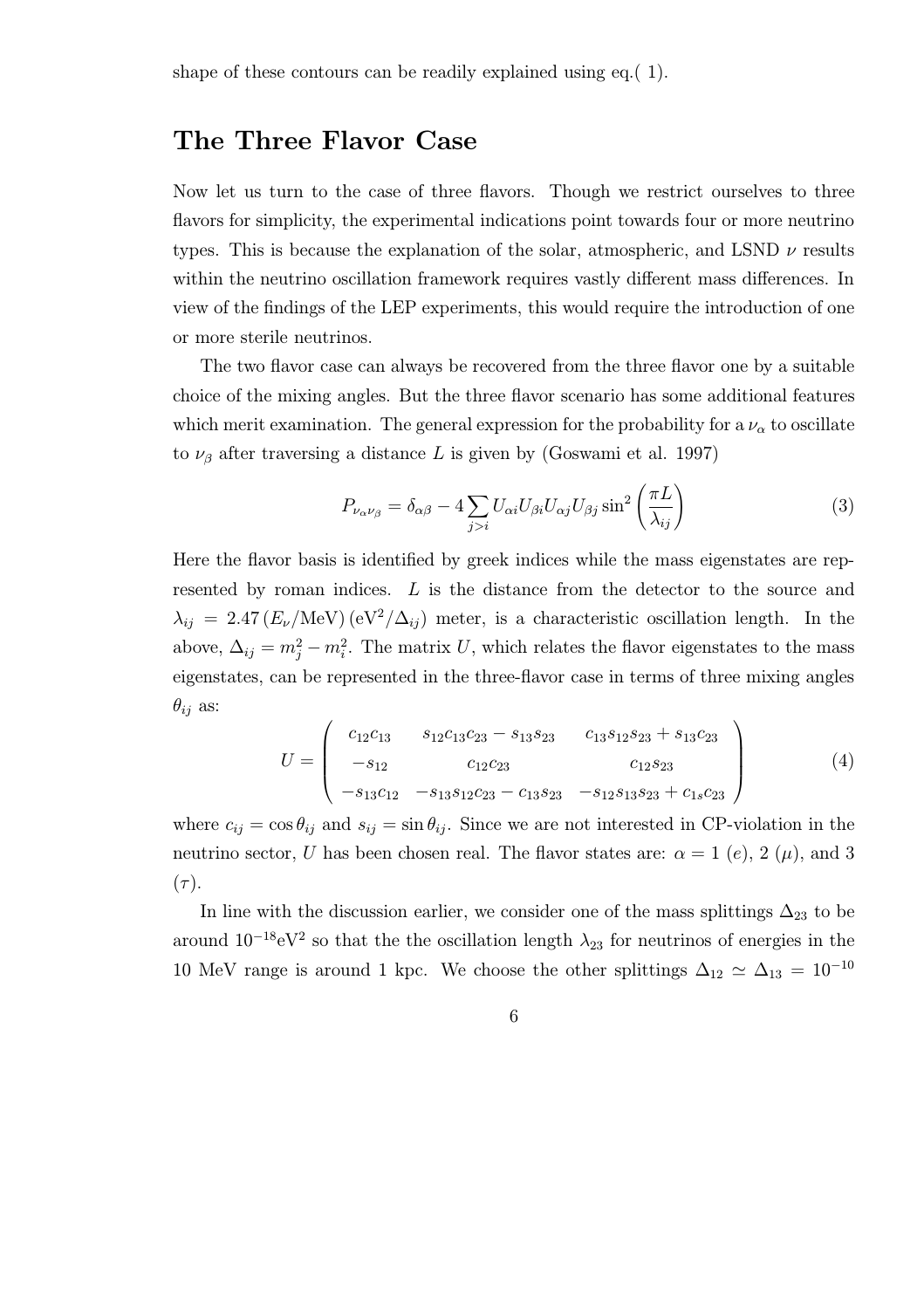$eV^2$  so that  $\lambda_{12} \simeq \lambda_{13}$  corresponds roughly to the earth-sun distance (assuming that the discrepancy of measured and astrophysically predicted solar neutrino fluxes is due to neutrino flavor oscillations on such length scales). In the present case of a galactic Supernova, we set L to 1 kpc ( $\gg \lambda_{12} \simeq \lambda_{13}$ ) and one has:

$$
P_{\nu_e \to \nu_e} = 1 - 2c_{13}^2 c_{12}^2 + 2c_{13}^4 c_{12}^4
$$
  
- 4(c\_{13}s\_{12}c\_{23} - s\_{13}s\_{23})^2(c\_{13}s\_{12}s\_{23} + s\_{13}c\_{23})^2 \sin^2\left(\frac{\pi L}{\lambda\_{23}}\right) (5)

We do not present the explicit forms of  $P_{\nu_e \to \nu_\mu}$  and  $P_{\nu_e \to \nu_\tau}$  which can be readily obtained.

As noted earlier, the  $\nu_{\mu}$  and  $\nu_{\tau}$  cannot produce the charged current signal at SNO. Due to three-flavor oscillation, this signal undergoes a depletion shown for the purposes of illustration for a typical choice of mixing angles in Fig. 4 (upper panel - dashed line) where we have chosen  $\theta_{12} = 6.5^{\circ}$ ,  $\theta_{13} = 25^{\circ}$  and  $\theta_{23} = 10^{\circ}$  and find a reduction in the signal of ∼ 30%. The results for SuperKamioka are similar and are presented for the same choice of neutrino mixing parameters in Fig. 4 (lower panel).

In Fig. 4, the results for the parameter set  $\theta_{12} = 6.5^o$ ,  $\theta_{13} = 25^o$  and  $\theta_{23} = 10^o$ have been presented. We have examined the effect of varying all the three angles and have found that the reduction for both SNO and SK is only mildly sensitive to  $\theta_{23}$  and depends more on  $\theta_{12}$  and  $\theta_{13}$ . For example, if  $\theta_{12}$  is increased from 6.5<sup>o</sup> to 15<sup>o</sup> while the other mixing angles are unchanged, then the percentage reduction for SNO (SK) increases from ~ 30% (~ 26%) to ~ 37% (~ 31%). Similarly, a change of  $\theta_{13}$  from  $25<sup>o</sup>$  to  $10<sup>o</sup>$ , keeping the other two angles fixed, results in a drop of the reduction to  $\sim 17\%$  ( $\sim 16\%$ ). These results can be readily understood from eq. (5) from where it can be concluded that so long as the  $\theta_{ij}$  mixing angles are small, the leading  $\theta_{12}, \theta_{13}$ contributions depend quadratically on the angles while the leading  $\theta_{23}$  dependence is multiplied by a quartic product of the other angles.

If the neutrino mass-squared difference  $\Delta_{23}$  is much smaller than the chosen  $10^{-18}$  $eV^2$ , then the corresponding oscillation length will be larger than L and the effect of this mode will not be seen – e.g., the last term in eq.  $(5)$  will be absent. On the other hand, if  $\Delta_{23}$  is much bigger than the chosen value then the oscillatory term in these equations  $-\sin^2(\pi L/\lambda_{23})$  – will be averaged to  $\frac{1}{2}$ . Thus the detection of a distorted spectrum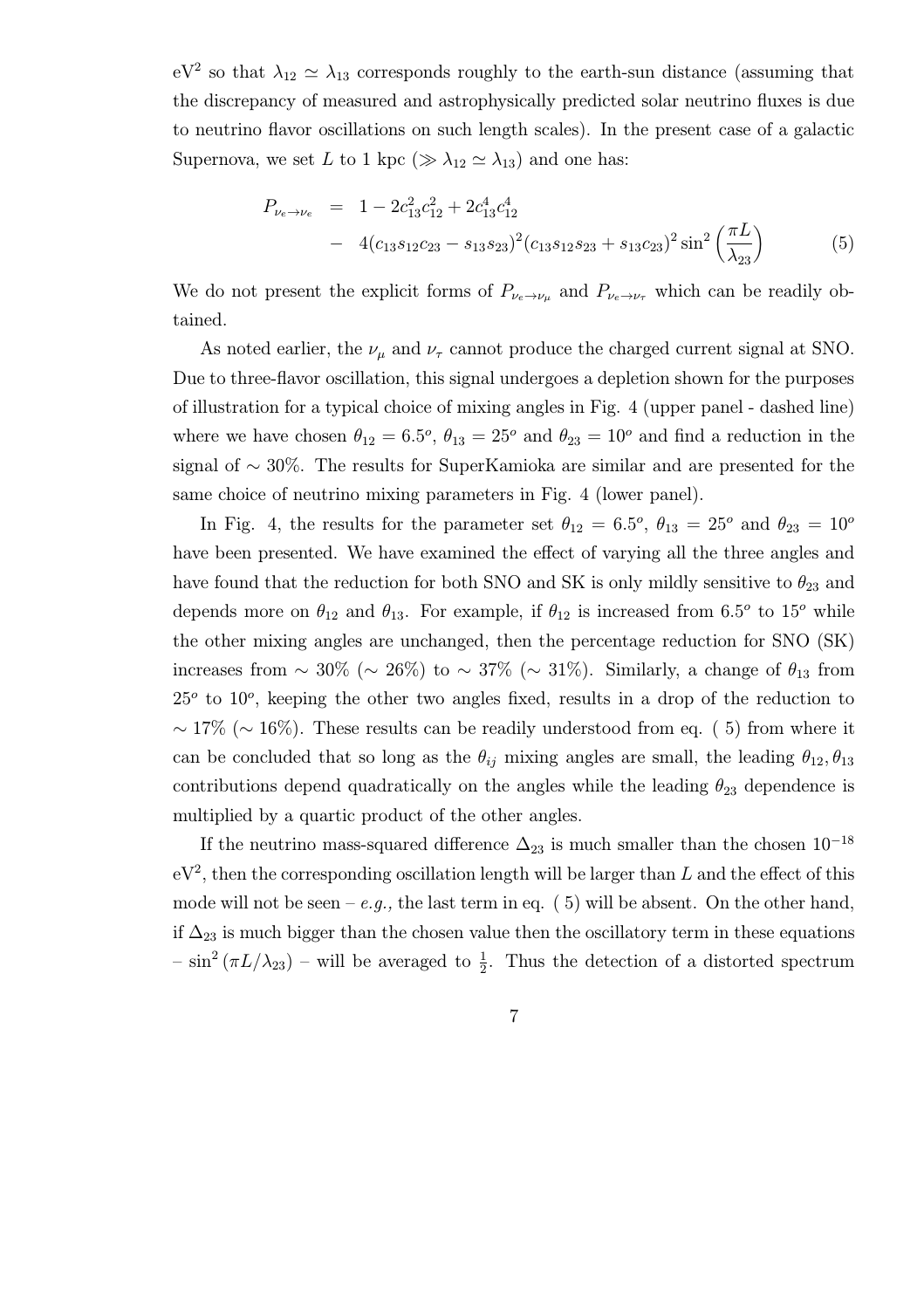of neutrinos from the core collapse phase of a supernova by SuperKamioka and SNO would probe a different range of the mass-mixing parameters (than the solar neutrino parameters) - which is determined by the distance to the supernova - an observable quantity which can be astronomically determined a posteriori. If the distance to the supernova is however much larger than 1 kpc, the number of detectable neutrinos from this phase may be too small to effectively probe the corresponding mass-mixing region of the neutrino flavors. An undistorted spectrum on the other hand, would be a null experiment since the parameters as discussed above may be different from what is being probed via such experiments.

The neutrinos produced in the pre-bounce stage are all of the electron-type and are produced in a time span of the order of tens of milliseconds. Through oscillations, neutrinos of other flavors are generated. On the other hand, in the post-bounce era, neutrinos and anti-neutrinos of all three flavors are produced. If the difference in the time of travel,  $\Delta T$ , due to neutrino mass splitting is so large as to wipe out the time gap between the signals from the pre- and post-bounce phase then the detection of  $\nu_{\mu}$  or  $\nu_{\tau}$  in the observed beam cannot be unequivocally attributed to oscillations. However, for the mass ranges that would be probed by a SN at 1 kpc,  $\Delta T$  is much smaller than the duration of the stellar core collapse ( $\simeq$  10 ms). This is readily seen as follows. In order to avoid irrelevant complications consider the two-flavor scenario. Here we have:

$$
\Delta T = \frac{L}{c} \left[ \frac{1}{\beta_1} - \frac{1}{\beta_2} \right]
$$

Here,  $E/m = 1/\sqrt{1-\beta^2}$  whence  $(\beta_2^2 - \beta_1^2) = m_1^2/E_1^2 - m_2^2/E_2^2 \simeq \Delta/E^2$ . Choosing  $\Delta = 10^{-18}$  eV<sup>2</sup>, taking  $E = 10$  MeV ( $\beta \sim 1$ ), and with  $L = 1$  kpc,  $\Delta T \simeq 10^{-21}$  sec.

#### Discussion and Conclusions

In this work, we have considered the oscillation of  $\nu_e$  to other sequential neutrinos. If instead, the oscillation is to sterile neutrinos – with no coupling to the electroweak gauge bosons – then the following changes will occur. In SNO, both the charged and neutral current interactions will suffer depletion and thus the ratio  $R_{SNO}$  (see Table 1) will be almost unchanged. However, in SK the sterile neutrinos will have no interaction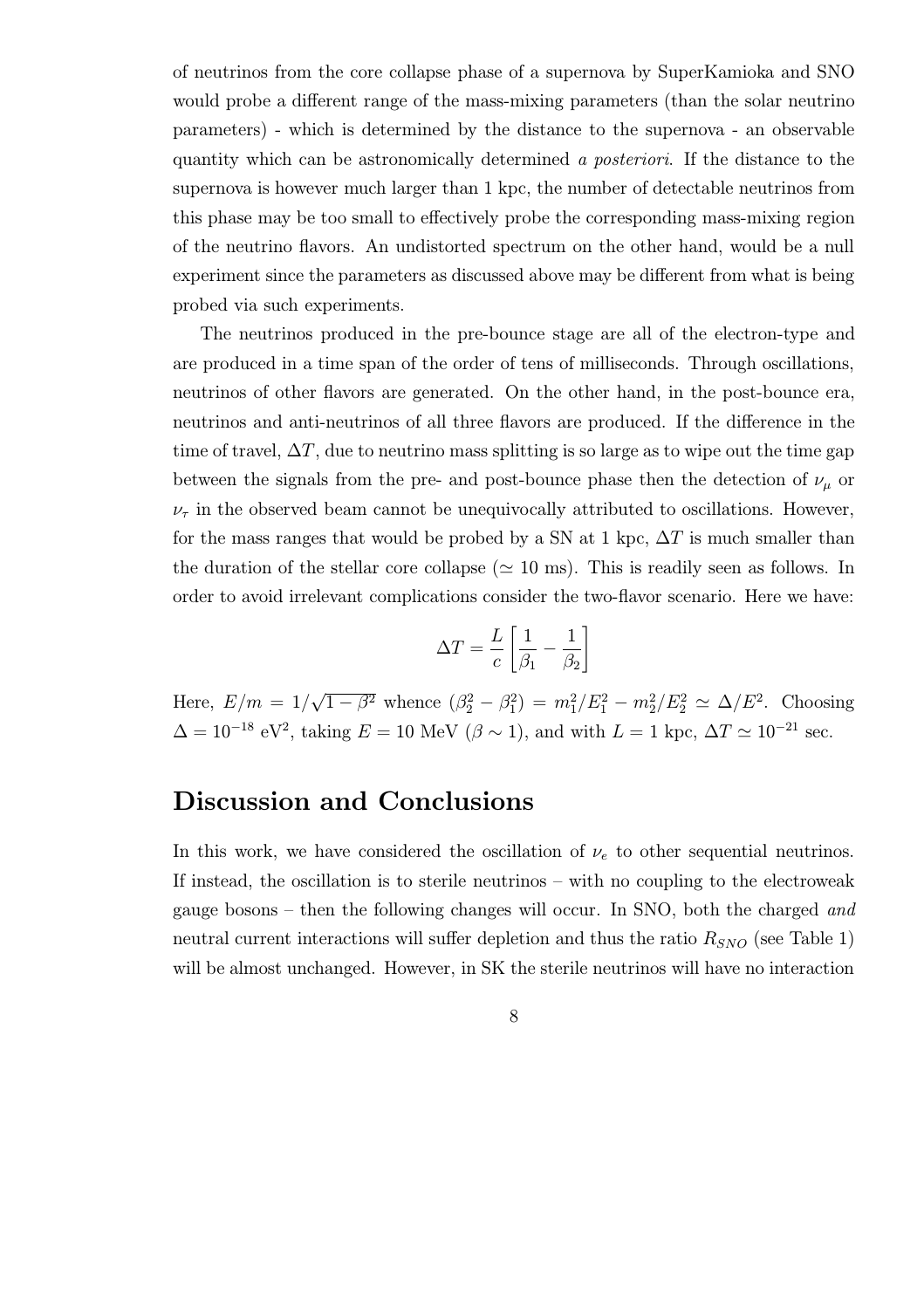whatsoever (unlike the NC interactions of the sequential neutrinos) and hence the signal will be reduced even further. We hope to make a detailed, comparative assessment of the two scenarios in subsequent work.

The mass square differences we have considered –  $10^{-18}$  eV<sup>2</sup> – dictated by the energy and length scales that characterize the situation are indeed very small. For a comparison note that the recent announcement of the discovery of neutrino oscillation in the atmospheric  $\nu$  data by SuperKamiokande relies on neutrinos produced in the atmosphere with energies in the GeV scale and with path lengths ranging from tens of kilometres (downward going  $\nu$ s) to around ten thousand kilometres (upward going vs) (Kajita 1998). They are therefore sensitive to mass differences around  $10^{-2} eV^2$ which may be tested by the long baseline accelerator experiments. Solar neutrino experiments with typical MeV energies (Bahcall 1989) may signal mass differences in the  $10^{-5}$  eV<sup>2</sup> (MSW) to the  $10^{-10}$  eV<sup>2</sup> (vacuum oscillation) range. The results of the LSND experiment (Athanassopoulos et al., 1995) are indicative of  $\nu_{\mu} \leftrightarrow \nu_{e}$  oscillation with mass differences of the order of  $eV^2$ . In view of these results and the current availability of large neutrino detectors, supernova neutrinos provide a means to probe a new scale of mass differences.

Although the a priori event rate of such nearby supernova explosion may be argued to be low, (Strom (1994) has given the historical supernova rate in the galaxy to be 5.7 per century while Cappellaro et al. (1997), based on SN rates in external galaxies give this rate for a galaxy similar to ours as  $2.2 \pm 1.3$  SN/century), it is difficult to predict with confidence the time of the next such occurrence for such a low event rate phenomenon. In the Orion and other constellations there are a number of super-giant stars within about 500 pc of the sun which have spectral types and absolute magnitudes similar to the progenitor of Supernova  $1987A -$ Sanduleak  $69^{\circ}$ -202 – which apart from the classical candidate Betelgeuse – a red super-giant 200 pc away – are potential corecollapse supernova progenitors. It is well-known that SN of type II and Ib/Ic occur in or near the spiral arms of the galaxy from massive star progenitors. Therefore if the progenitors are uniformly strung across spiral arms, the relative number of supernovae within a distance r of the sun (normalised to the total galactic rate) would scale as the ratio of the cumulative lengths of the spiral arms within a distance r from the sun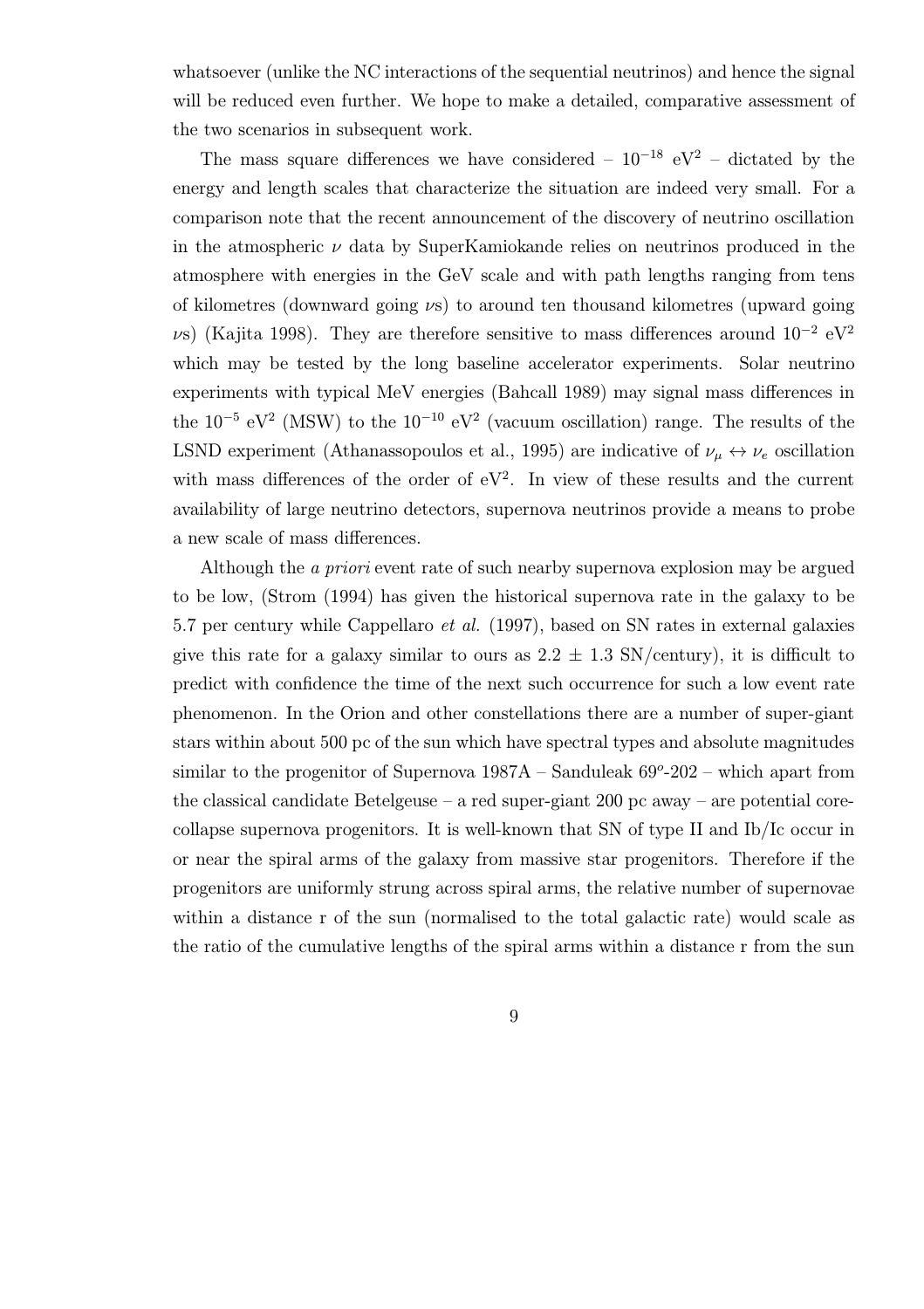compared to the total cumulative lengths of all spiral arms of the galaxy. Significant parts of three spiral arms of the galaxy (which are predominantly the sites of type II and Ib/Ic explosions) namely, Cygnus, Saggitarius and the Perseus arms, lie within about 1-2.5 kpc of the sun. The cumulative lengths of all spiral arms in the galaxy can be compared with the total lengths of the spiral arms within  $\sim 2$  kpc of the sun from the Cygnus, Saggitarius and Perseus arms (see e.g. the figures from Taylor and Cordes (1993) and Yadigaroglu and Romani (1997)) - the latter being roughly 10% of the former. Thus the rate of nearby SNe (within about 2 kpc of the sun - so that both Super-Kamioka and SNO would be effective detectors of collapse phase neutrinos) would be about  $10\%$  of the galactic SN rate. Many of the historical SNe in the last millennium in our galaxy have taken place within 2-3 kpc of the sun. Therefore it is reasonable to expect from the above scaling arguments that the time interval between nearby supernovae (roughly at 1-2 kpc distance - at which SuperKamioka and SNO will still be able to detect the infall neutrinos) may be once every two to several hundred years. Kepler's SN occurred in 1604, and there has been short intervals of time between supernovae such as the type II Crab SN and SN 1181. The evolutionary status of the core of a massive star may remain uncertain within several thousands of years from the observed surface properties of a super-giant. As in the case of the progenitor of SN1987A, some of the super-giant stars in the solar neigbourhood may in reality be close to the stage of explosion and might eventually provide an opportunity during the projected lifetime of SK ( $\simeq$  50 yrs) to experimentally constrain aspects of stellar core collapse and neutrino properties apart from the characteristics of explosion models.

In summary, the neutrino signal from the early phase of a nearby Supernova can undergo significant and detectable modification if neutrino oscillations are operative. Such a distortion of the signal may provide a means to shed new light on neutrino masses and mixing. In particular, it is a unique probe of mass differences ( $\Delta \sim 10^{-18}$ eV<sup>2</sup>) much smaller than those relevant to the solar neutrino problem (typically  $\sim 10^{-10}$ eV<sup>2</sup> for vacuum oscillations) or the atmospheric neutrino anomaly ( $\sim 10^{-2}$  eV<sup>2</sup>).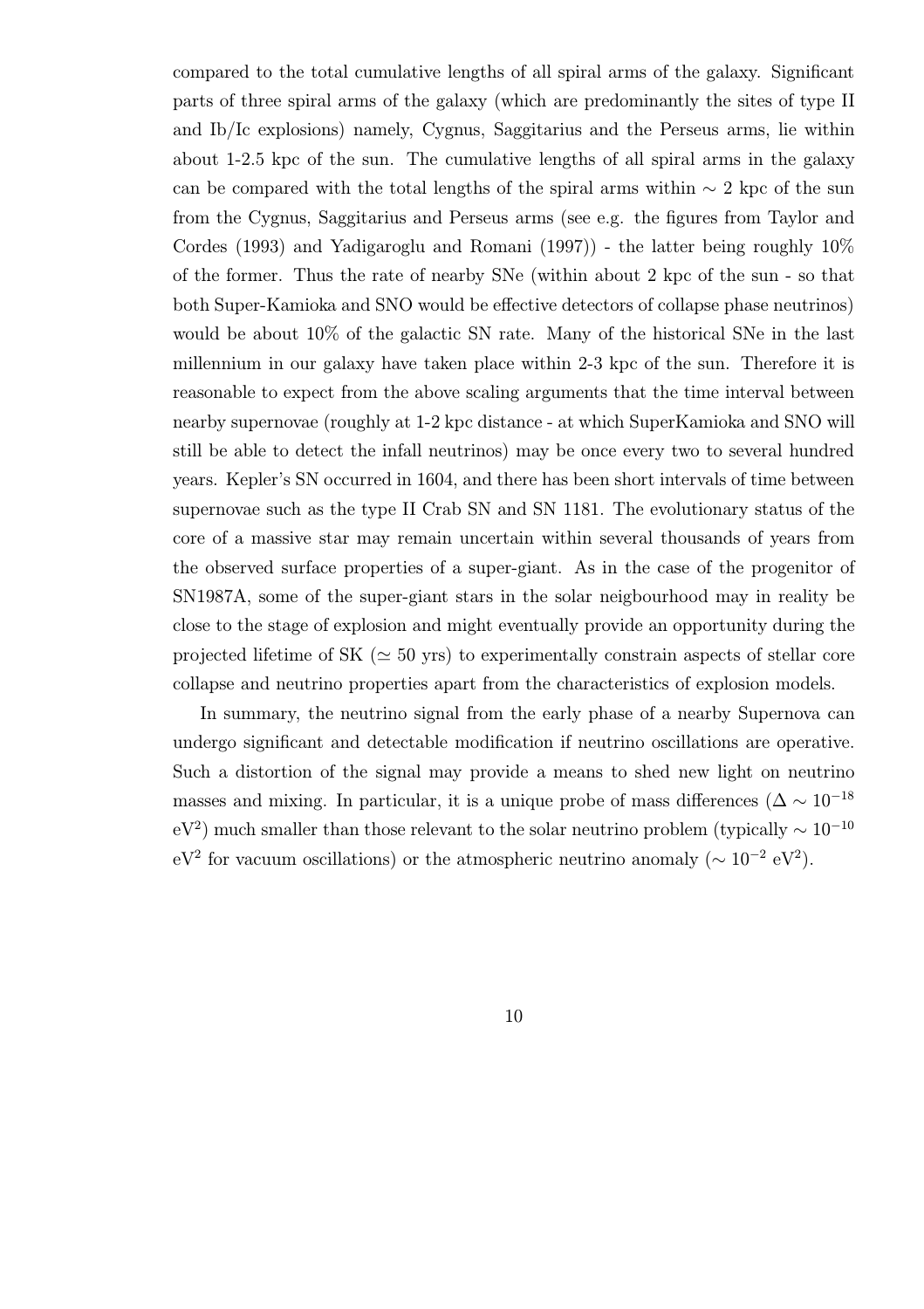### Acknowledgements

The work of D.M., K.K., and A.Raychaudhuri is partially supported by the Eastern Center for Research in Astrophysics, India. A.Raychaudhuri also acknowledges a research grant from the Council of Scientific and Industrial Research, India. A. Ray was a Senior Research Associate of the U.S. National Research Council at NASA/GSFC during part of this work. He also thanks the Director and the Coordinators of the Supernova program at the Institute of Theoretical Physics, Santa Barbara for their hospitality. The authors wish to thank Dr. Sukhendusekhar Sarkar for a valuable suggestion.

## References

- [1] Athanassopoulos, C. et al., 1995, Phys. Rev. Lett. 75, 2650.
- [2] Bahcall J.N., 1989, Neutrino Astrophysics. Cambridge Univ. Press
- [3] Bethe H.A., Brown G.E., Applegate J., Lattimer J.M., 1979, Nucl. Phys. A324, 487
- [4] Burrows A.S., 1990, In: Petschek A.G. (ed.), Supernova. Springer-Verlag,
- [5] Burrows A.S., Cline D., Gandhi R., 1992, Phys. Rev. D45, 3361
- [6] Cappellaro E., et al., 1997, A&A 322, 431
- [7] Cappellaro E., 1997, Talk at ITP, Santa Barbara Supernova Program, November, 1997
- [8] Fuller G.M., 1982, ApJ 252, 741
- [9] Goswami S., Raychaudhuri A., Kar K., 1997, Int. J. Mod. Phys. A12, 781
- [10] Kajita, T., 1998, Talk at 'Neutrino '98', Takayama, Japan
- [11] Kolb E.W., Stebbins A.J., Turner M.S., 1987, Phys. Rev. D35, 3598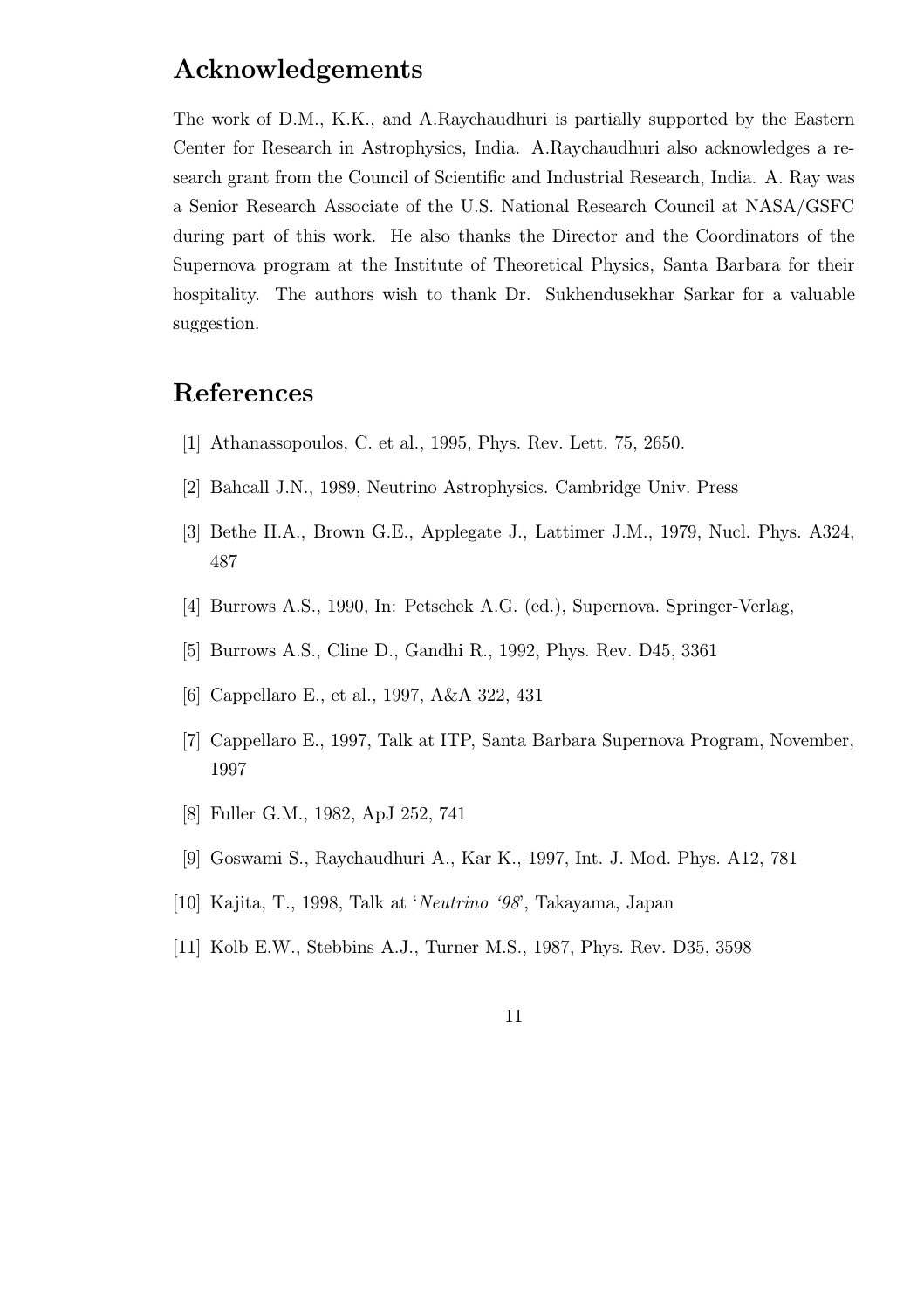- [12] Ray A., Chitre S.M., Kar K., 1984, ApJ 285, 766
- [13] Reinartz P., Stodolsky L., 1985, Z. Phys. 27,507
- [14] Sehgal L.M., 1974, Nucl. Phys. B70, 61
- [15] Strom R.G., 1994, A&A 288, L1
- [16] Sudbury Neutrino Observatory Proposal, 1987, SNO-87-12, October (1987)
- [17] Sutaria F.K., 1997, Ph.D. dissertation, Univ. of Mumbai, Mumbai, India
- [18] Sutaria F.K., Ray, A., 1997, Phys. Rev. Lett. 79, 1599
- [19] Taylor, J.H. and Cordes, J.M., 1993, ApJ 411, 681
- [20] Totsuka Y., 1990, SuperKamiokande, Univ. of Tokyo Report No. ICRR-227-90-20
- [21] Totani, T., 1998, Phys. Rev. Lett. 80, 2039
- [22] Totani T., Sato K., Dalhed H.E., Wilson J., 1997, Preprint (Astro-ph/9710203).
- [23] Yadigaroglu, I. and Romani, R. 1997, ApJ 476, 347.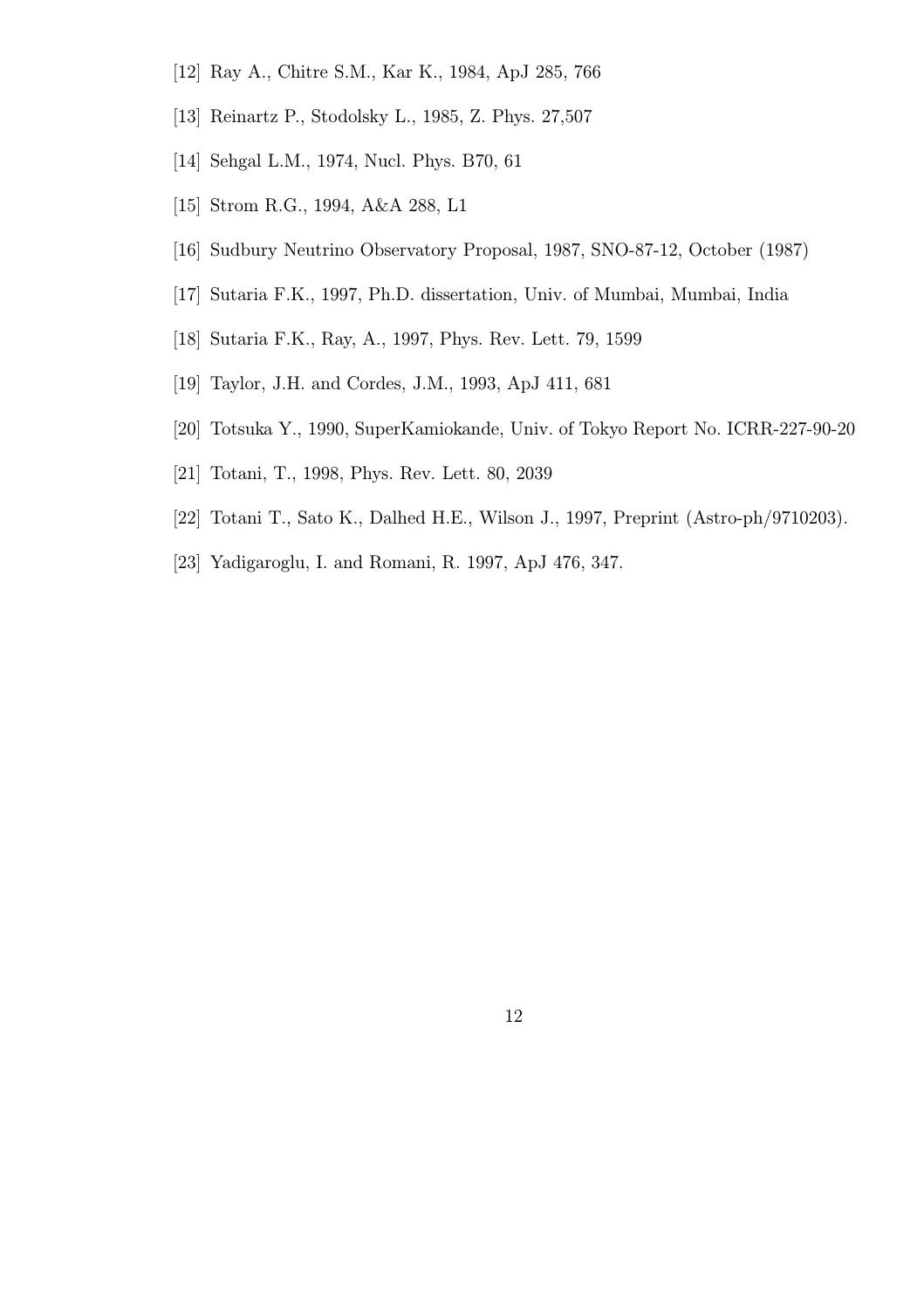Table 1: The ratio,  $R_{SNO}$ , of the neutral current detections to the charge current detections at SNO (5 MeV  $\le E_{\nu_e} \le 25$  MeV) with and without two flavor neutrino oscillations ( $\theta = 30^{\circ}$  and  $\Delta = 1 \times 10^{-18}$ ).

| Star Mass      | $R_{SNO}$ without oscillation |       |       | $R_{SNO}$ with oscillation |                                                                 |       |
|----------------|-------------------------------|-------|-------|----------------------------|-----------------------------------------------------------------|-------|
|                |                               |       |       |                            | free protons heavy nuclei total free protons heavy nuclei total |       |
| 15 $M_{\odot}$ | 0.444                         | 0.396 | 0.434 | 0.840                      | 0.577                                                           | 0.776 |
| $25 M_{\odot}$ | 0.440                         | 0.394 | 0.434 | 0.787                      | 0.581                                                           | 0.754 |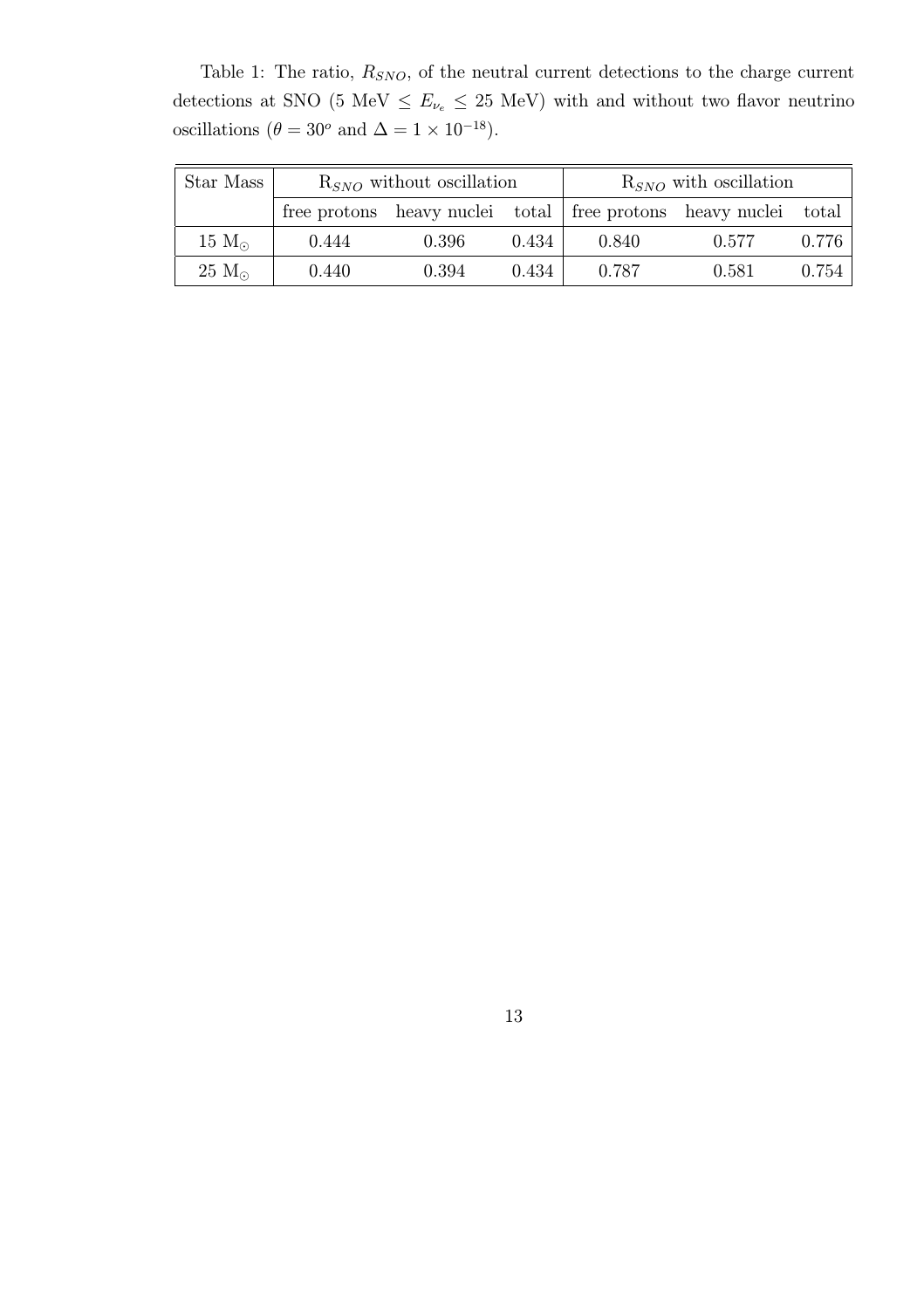

Figure 1: Cumulative incident neutrino fluence till mean stellar density  $\rho$  reaches  $2.42 \times 10^{11}$ gmcm<sup>-3</sup> for  $15M_{\odot}$  (solid line) and  $25M_{\odot}$  (dashed line) stars 1 kpc away assuming no flavor oscillations.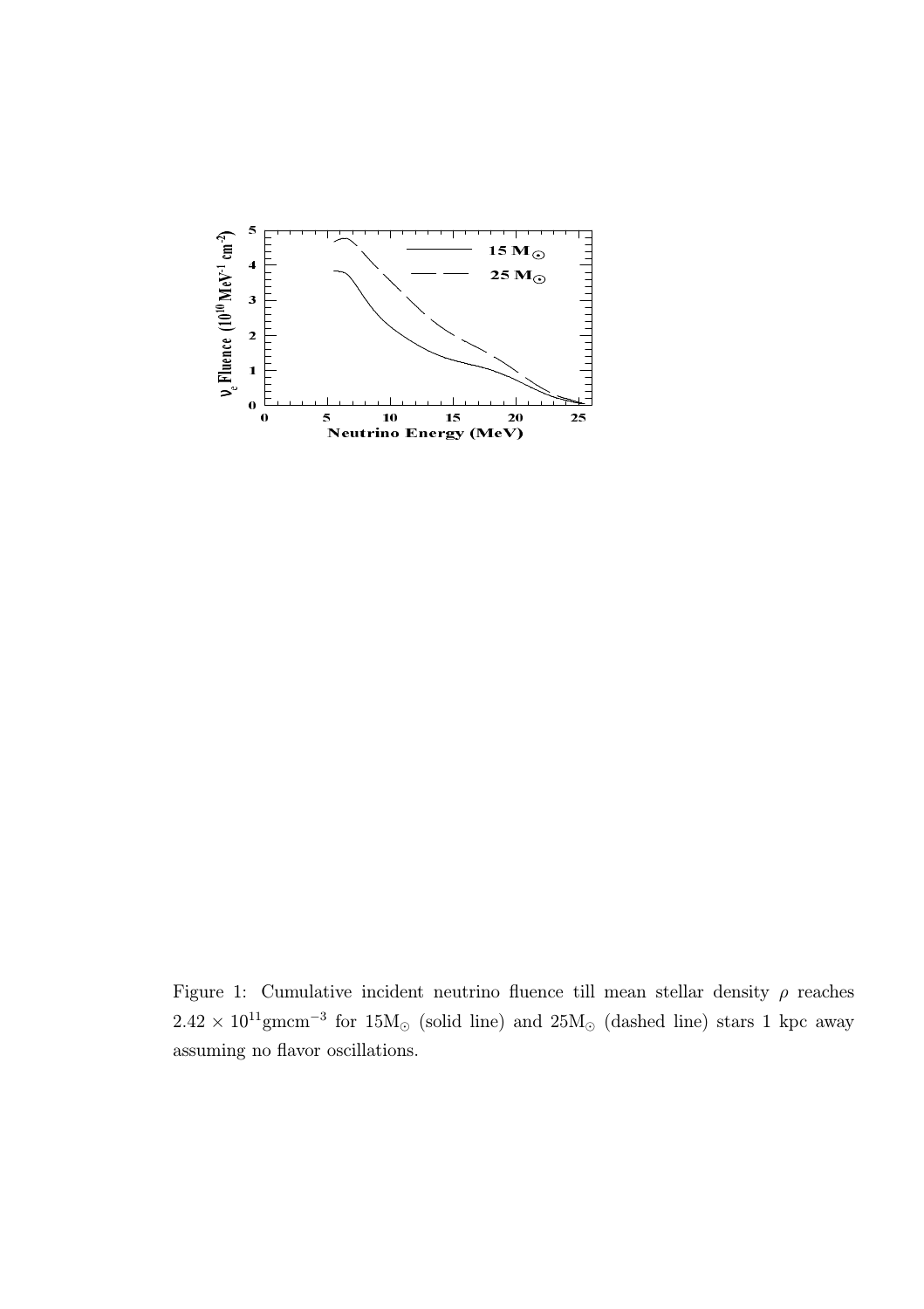

Figure 2: Charged current neutrino signal expected at SNO (upper panel) and SuperKamioka (lower panel) with and without oscillations for a  $15M_{\odot}$  star 1 kpc away. The solid line represents the no-oscillation case while the large-dashed (small-dashed) line corresponds to two-flavor oscillations with  $\Delta$  = 1 × 10<sup>-18</sup> eV<sup>2</sup> and  $\theta$  = 30<sup>o</sup>  $(\Delta = 2.5 \times 10^{-18} \text{ eV}^2 \text{ and } \theta = 35^{\circ})$  which corresponds to  $R_{SNO}$  (see later) = 0.776 (0.895).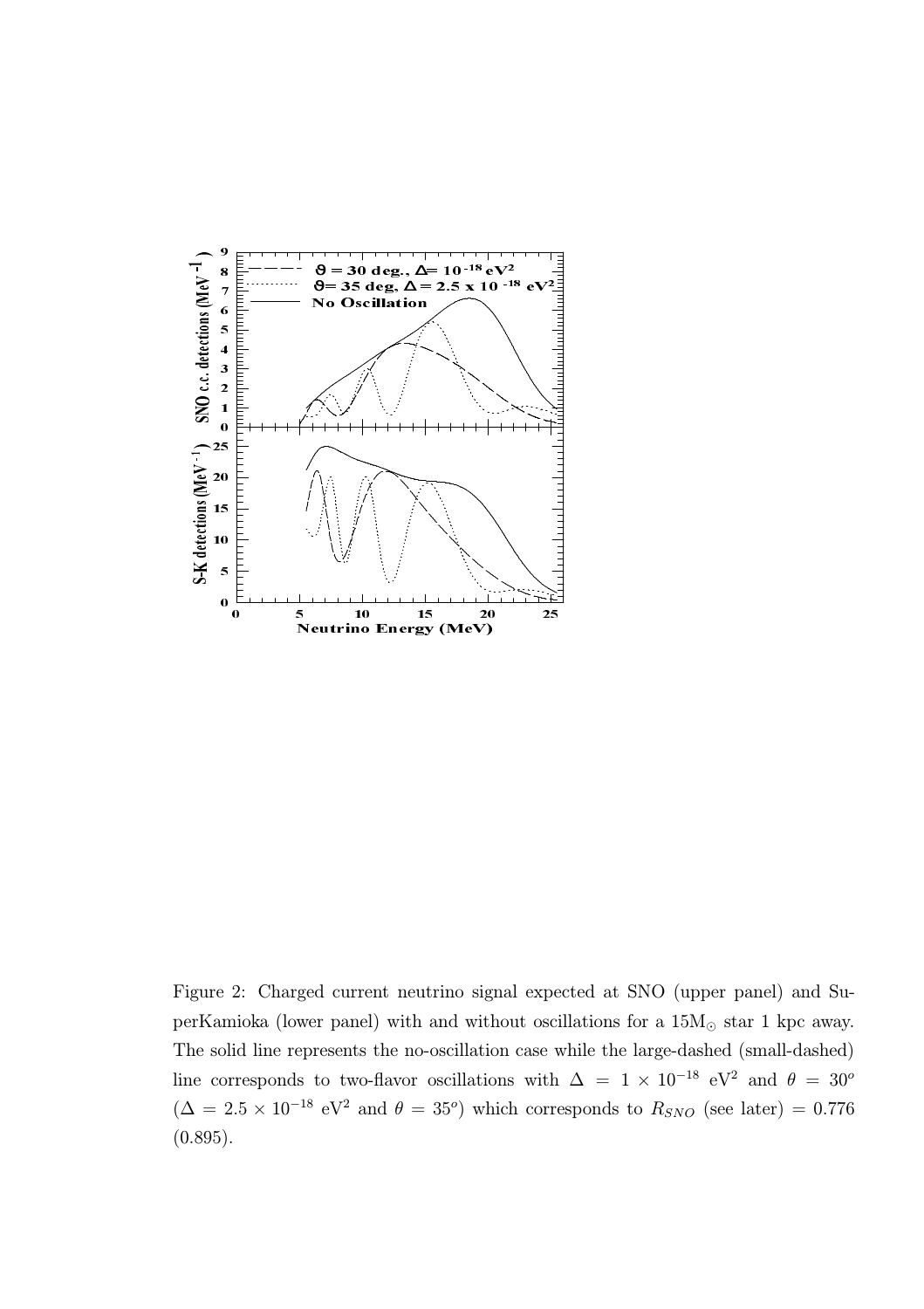

Figure 3: Contours of constant  $R_{SNO}$  – the ratio of the NC signal to the energy integrated CC signal at SNO – in the ∆−θ plane. No neutrino oscillation corresponds to  $R_{SNO} = 0.434$ .